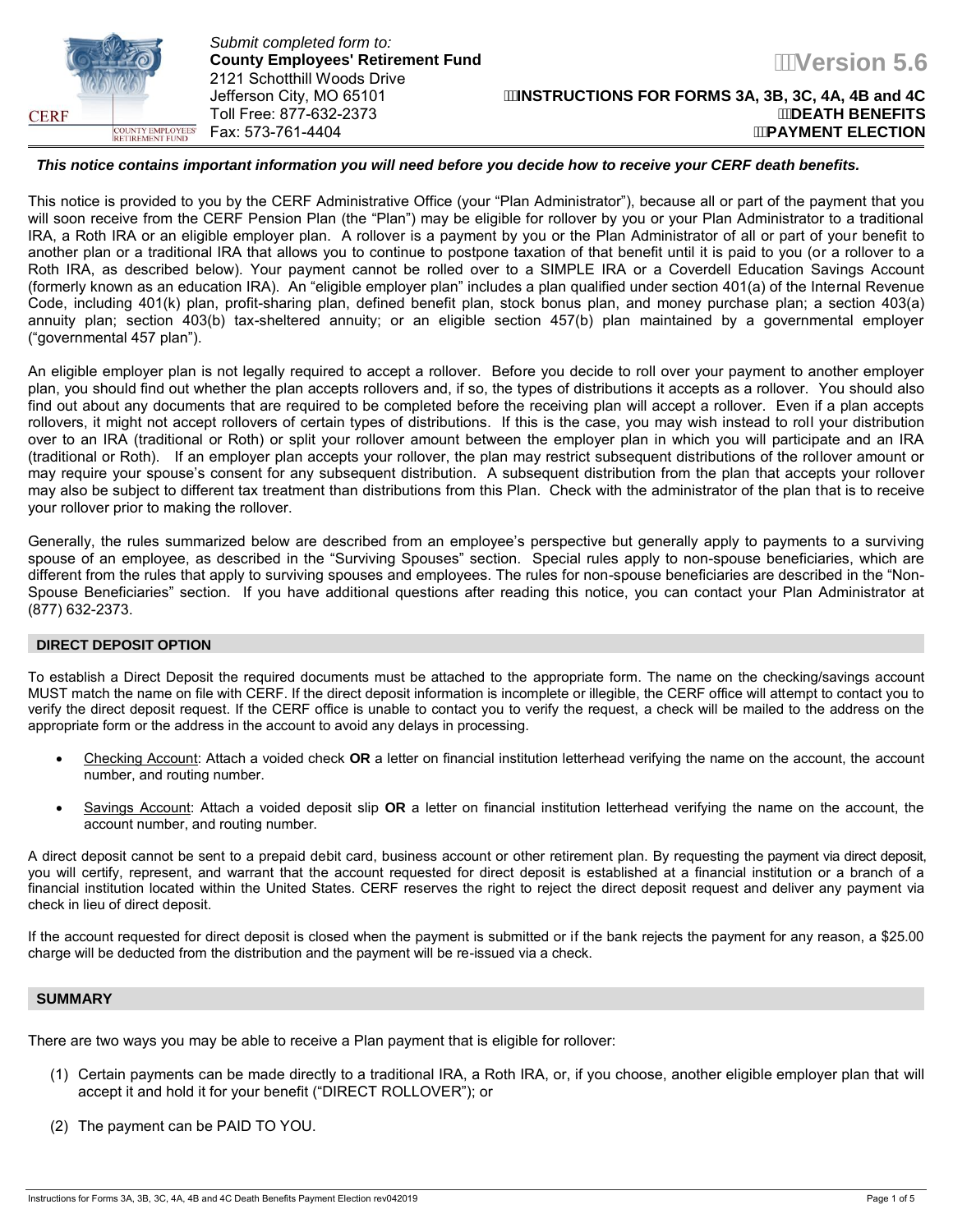#### If you choose a **DIRECT ROLLOVER**:

- Except in the case of a Roth IRA (discussed below), your payment will not be taxed in the current year and no income tax will be withheld.
- You choose whether your payment will be made directly to your IRA (traditional or Roth) or to an eligible employer plan that accepts your rollover. Your payment cannot be rolled over to a SIMPLE IRA or a Coverdell Education Savings Account.
- Generally, the taxable portion of your payment will be taxed later when you take it out of the traditional (non-Roth) IRA or the eligible employer plan. Depending on the type of plan, the later distribution may be subject to different tax treatment than it would be if you received a taxable distribution from this Plan.
- If you are eligible (based on certain rules, including the adjusted gross income limits discussed below) and you choose to roll the amount over to a Roth IRA, the taxable amount of the distribution will be included in your taxable income in the current year (except to the extent it represents a return of after-tax contributions). When you later take a distribution out of the Roth IRA, it will not be taxed if you meet certain distribution requirements.

If you choose to have a Plan payment that is eligible for rollover **PAID TO YOU**:

- You will receive only 80% of the taxable portion of the payment, because the Plan Administrator is required to withhold 20% of the payment and send it to the IRS as income tax withholding to be credited against your taxes. You may not waive this withholding.
- The taxable amount of your payment will be taxed in the current year unless, within 60 days of receipt, you roll it over to a traditional IRA or eligible employer plan. Under limited circumstances, you may be able to use special tax rules that could reduce the tax you owe. However, if you receive the payment before age 59½, you may have to pay an additional 10% tax.
- If, within 60 days of receipt, you choose to roll the amount over to a traditional IRA or an eligible employer plan, the amount rolled over will not be taxed until you take a distribution. However, if you later choose to roll the amount over to a Roth IRA, the taxable amount of the distribution will be included in your taxable income for the current year.
- If you later decide to roll over 100% of the payment to an IRA (traditional or Roth) or an eligible employer plan, you must find other money to replace the 20% of the taxable portion that was previously withheld. If you roll over only the 80% that you received to a traditional IRA or eligible employer plan, you will be taxed on the 20% that was withheld and that is not rolled over.

# **YOUR RIGHT TO WAIVE THE 30-DAY NOTICE PERIOD**

Generally, neither a direct rollover nor a payment can be made from the plan until at least 30 days after your receipt of this notice. Thus, after receiving this notice, you have at least 30 days to consider whether or not to have your withdrawal directly rolled over. If you do not wish to wait until this 30-day notice period ends before your election is processed, you may waive the notice period by making an affirmative election indicating whether or not you wish to make a direct rollover. Your withdrawal will then be processed in accordance with your election as soon as practical after the Plan Administrator receives it.

#### **PAYMENTS THAT CAN AND CANNOT BE ROLLED OVER**

Payments from the Plan may be "eligible rollover distributions." This means that they can be rolled over to an IRA (traditional or Roth) or to another eligible employer plan that accepts rollovers. Payments from a plan cannot be rolled over to a SIMPLE IRA or a Coverdell Education Savings Account. Your Plan Administrator should be able to tell you what portion of your payment is an eligible rollover distribution. Note, however, that your Plan Administrator is not responsible for assuring your eligibility to make a rollover to a Roth IRA.

#### **Required Minimum Payments**

Beginning when you reach age 70½ or retire, whichever is later, a certain portion of your payment cannot be rolled over because it is a "required minimum payment" that must be paid to you. Your Plan Administrator should be able to tell you if your payment includes amounts which cannot be rolled over.

#### **DIRECT ROLLOVER**

#### *Note: Participant is responsible for delivering rollover checks to the financial institution within 60 days of the date of the check.*

A DIRECT ROLLOVER is a direct payment of the amount of your Plan benefits to an IRA (traditional or Roth) or another eligible employer plan that will accept it. You can choose a DIRECT ROLLOVER of all or any portion of your payment that is an eligible rollover distribution, as described in the Summary above. Except in the case of a rollover of a pre-tax amount to a Roth IRA (discussed below), you are not taxed on any portion of your payment for which you choose a DIRECT ROLLOVER until you later take it out of the traditional IRA or eligible employer plan. In addition, no income tax withholding is required for any portion of your Plan benefits for which you choose a DIRECT ROLLOVER.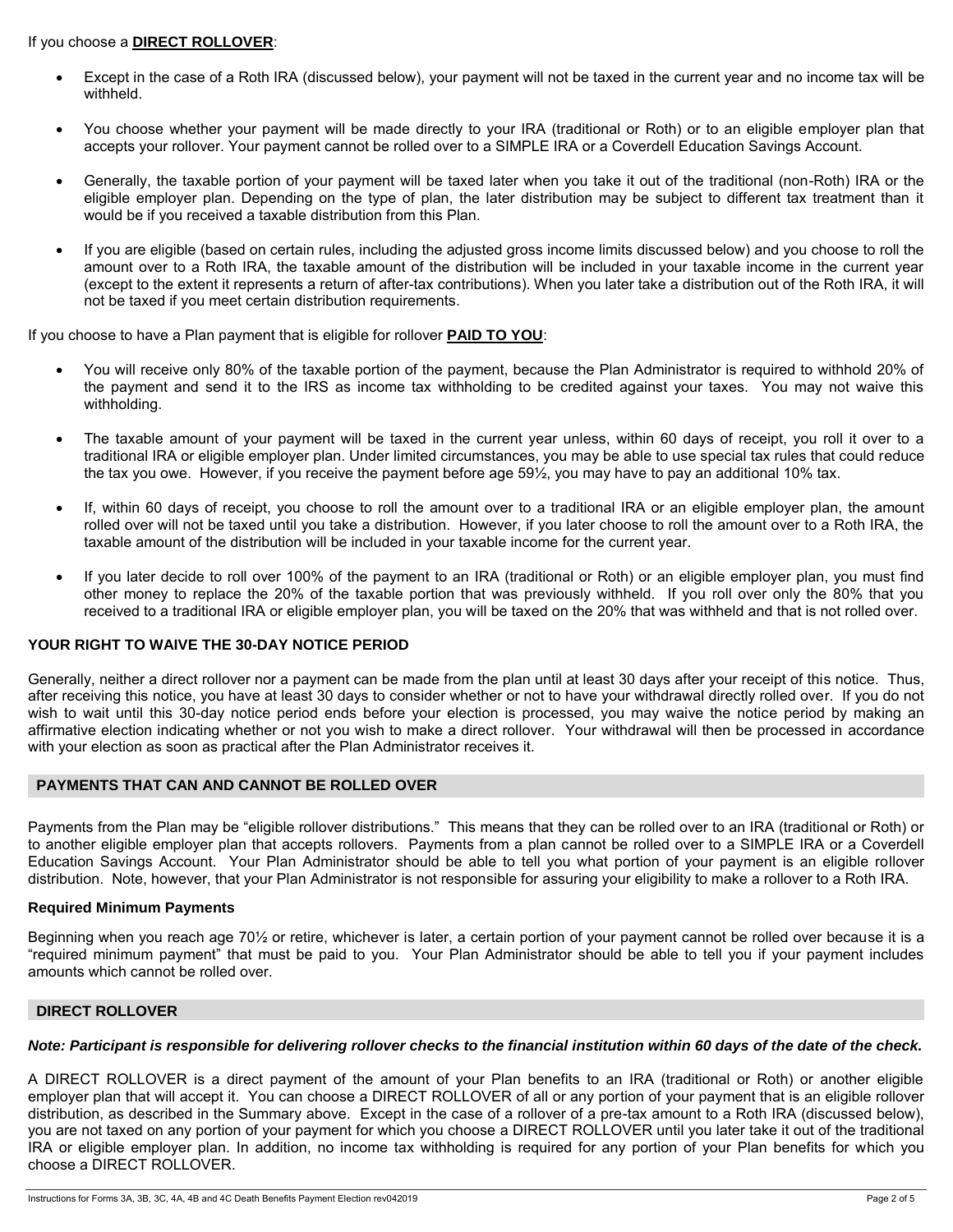#### **DIRECT ROLLOVER TO A TRADITIONAL IRA**

You can open a traditional IRA to receive the direct rollover. If you choose to have your payment made directly to a traditional IRA, contact an IRA sponsor (usually a financial institution) to find out how to have your payment made in a direct rollover to a traditional IRA at that institution. If you are unsure of how to invest your money, you can temporarily establish a traditional IRA to receive the payment. However, in choosing a traditional IRA, you may wish to consider whether the traditional IRA you choose will allow you to move all or a part of your payment to another traditional IRA at a later date, without penalties or other limitations. See Chapter 1 of IRS Publication 590, Individual Retirement Arrangements, for more information on traditional IRAs (including limits on how often you can roll over between IRAs).

# **DIRECT ROLLOVER TO A ROTH IRA**

You may be able to open a Roth IRA to receive the direct rollover. Generally, you will be eligible to contribute to a Roth IRA if you have taxable compensation and your modified AGI is less than a certain limit. If you are eligible and you choose to have your payment made directly to a Roth IRA, contact an IRA sponsor to find out how to have your payment made in a direct rollover to a Roth IRA at that institution. Remember that, unlike with other direct rollovers, you will generally be taxed on any amount rolled over to a Roth IRA (except to the extent it represents a return of after-tax contributions). It is also important to note that in order to receive a tax-free distribution from a Roth IRA, you will be required to delay distribution until at least five years have passed since the first taxable year in which a contribution was made to a Roth IRA set up for your benefit and distribution must be made on or after you reach age 59 1/2, made because you are disabled, made to a beneficiary or to your estate after your death, or that is made to buy, build, or rebuild a first home ("a qualified distribution"). Note that part of any distribution from a Roth IRA that is not a qualified distribution may be taxable as ordinary income and subject to the additional 10% tax on early distributions. See Chapter 2 of IRS Publication 590, Individual Retirement Arrangements, for more information on IRAs (including more detail regarding when you are eligible to contribute to, and take a distribution from, a Roth IRA).

# **DIRECT ROLLOVER TO A PLAN**

If you are employed by a new employer that has an eligible employer plan, and you want a direct rollover to that plan, ask the plan administrator of that plan whether it will accept your rollover. An eligible employer plan is not legally required to accept a rollover. If your new employer's plan does not accept a rollover, you can choose a DIRECT ROLLOVER to an IRA (traditional or Roth). If the employer plan accepts your rollover, the plan may provide restrictions on the circumstances under which you may later receive a distribution of the rollover amount or may require spousal consent to any subsequent distribution. Check with the plan administrator of that plan before making your decision.

**Change in Tax Treatment Resulting from a DIRECT ROLLOVER.** The tax treatment of any payment from the eligible employer plan or IRA (traditional or Roth) receiving your DIRECT ROLLOVER might be different than if you received your benefit in a taxable distribution directly from the Plan. For example, if you were born before January 1, 1936, you might be entitled to ten-year averaging or capital gain treatment on a distribution, as explained below. However, if you have your benefit rolled over to a section 403(b) tax-sheltered annuity, a governmental 457 plan, or a traditional IRA in a DIRECT ROLLOVER, your benefit will no longer be eligible for that special treatment. See the section below entitled "Special Tax Treatment if You Were Born before January 1, 1936."

# **PAYMENTS PAID TO YOU**

If your payment can be rolled over and the payment is made to you in cash, it is subject to 20% federal income tax withholding on the taxable portion. State tax withholding may also apply. The payment is taxed in the year you receive it unless, within 60 days, you roll it over to a traditional IRA or another eligible employer plan that accepts rollovers. Remember that, unlike with other rollovers, you will be taxed on any amount rolled over to a Roth IRA (except to the extent it represents a return of after-tax contributions). If you do not roll it over, special tax rules may apply.

# **INCOME TAX WITHHOLDING**

#### **Mandatory Withholding**

If any portion of your payment can be rolled over and you do not elect to make a DIRECT ROLLOVER, the Plan is required by law to withhold 20% of that amount. This amount is sent to the IRS as income tax withholding. For example, if you can roll over a payment of \$10,000, only \$8,000 will be paid to you because the Plan must withhold \$2,000 as income tax. However, when you prepare your income tax return for the year, unless you make a rollover to a traditional IRA or an eligible employer plan within 60 days (see "Sixty-day Rollover Option" below), you must report the full \$10,000 as a payment from the Plan. If you make a rollover to a traditional IRA or eligible employer plan within the sixty-day period discussed below, you must report the \$2,000 as tax withheld, and it will be credited against any income tax you owe for the year. Again, remember that, if you choose to roll over an amount to a Roth IRA, that entire amount will be included in your taxable income in the current year (except to the extent it represents a return of after-tax contributions).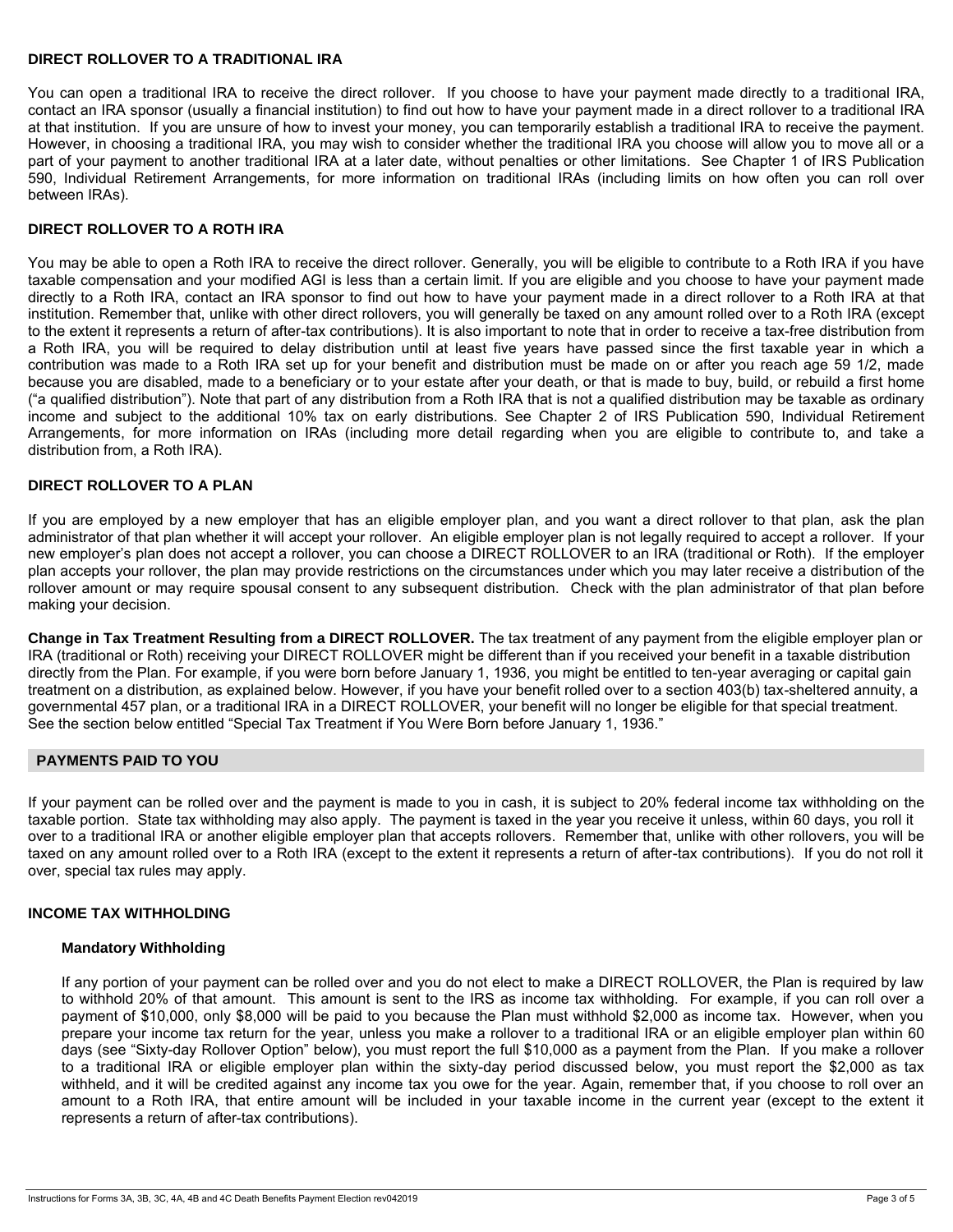# **Voluntary Withholding**

If any portion of your payment is taxable but cannot be rolled over, the mandatory withholding rules described above do not apply. In this case, you may elect not to have withholding apply to that portion. If you do nothing, an amount will be taken out of this portion of your payment for federal income tax withholding. To elect out of withholding, ask the Plan Administrator for the election form and related information.

# **Sixty-Day Rollover Option**

If you receive a payment that can be rolled over, you can still decide to roll over all or part of it to an IRA (traditional or Roth) or another eligible employer plan that accepts rollovers. If you decide to roll the amount over, you must contribute the amount of the payment you received to an IRA (traditional or Roth) or another eligible employer plan within 60 days after you receive the payment. Except in the case of a Roth IRA, the portion of your payment that is rolled over will not be taxed until you take it out of the traditional IRA or the eligible employer plan. The portion of your payment that is rolled over to a Roth IRA will be taxable in the current year (except to the extent it represents a return of after-tax contributions). However, when you later take a distribution out of the Roth IRA, it will not be taxed if, among other things, you do not take a distribution for at least five years following the first taxable year in which a contribution was made to a Roth IRA set up for your benefit.

Subject to the eligibility restrictions applicable to Roth IRAs, you can roll over up to 100% of your payment that can be rolled over, including an amount equal to the 20% that was withheld. If you choose to roll over 100%, you must find other money within the 60-day period to contribute to the traditional IRA or the eligible employer plan, to replace the 20% that was withheld. On the other hand, if you roll over only the 80% that you received, you will be taxed on the 20% that was withheld.

Example: The taxable portion of your payment that can be rolled over under Part I above is \$10,000, and you choose to have it paid to you. You will receive \$8,000, and \$2,000 will be sent to the IRS as income tax withholding. Within 60 days after receiving the \$8,000, you choose to roll over the entire \$10,000 to a traditional IRA. To do this, you roll over the \$8,000 you received from the Plan, and you will have to find \$2,000 from other sources (your savings, a loan, etc.). In this case, the entire \$10,000 is not taxed until you take it out of the traditional IRA. If you roll over the entire \$10,000, when you file your income tax return you may get a refund of part or all of the \$2,000 withheld.

If, on the other hand, you roll over only \$8,000 to the traditional IRA, the \$2,000 you did not roll over is taxed in the year it was withheld. When you file your income tax return, you may get a refund of part of the \$2,000 withheld. However, any refund is likely to be larger if you roll over the entire \$10,000.

# **Special Tax Treatment If You Were Born Before January 1, 1936.**

If you receive a payment from a plan qualified under section 401(a) or a section 403(a) annuity plan that can be rolled over in the Summary and you do not roll it over to an IRA (traditional or Roth) or an eligible employer plan, the payment will be taxed in the year you receive it. However, if the payment qualifies as a "lump sum distribution," it may be eligible for special tax treatment. A lump sum distribution is a payment, within one year, of an employee's entire balance under the Plan (and certain other similar plans of the employer) that is payable to an employee after the employee has reached age 59½ or because he or she separated from service with the employer (or, in the case of a self-employed individual, after he or she reached age 59½ or has become disabled). For a payment to be treated as a lump sum distribution, such person must have been a participant in the plan for at least five years before the year in which he or she received the distribution. The special tax treatment for lump sum distributions that may be available to you is described below.

# **Ten-Year Averaging**

If you receive a lump sum distribution and you were born before January 1, 1936, you can make a one-time election to figure the tax on the payment by using "10-year averaging" (using 1986 tax rates). Ten-year averaging often reduces the tax you owe.

There are other limits on the special tax treatment for lump sum distributions. For example, you can generally elect this special tax treatment only once in your lifetime, and the election applies to all lump sum distributions that you receive in that same year. If you have previously rolled over a distribution from the Plan (or certain other similar plans of the employer), you cannot use this special averaging treatment for later payments from the Plan. If you roll over your payment to an IRA (traditional or Roth), governmental 457 plan, or 403(b) tax sheltered annuity, you will not be able to use special tax treatment for later payments from the traditional IRA, plan or annuity. Also, if you roll over only a portion of your payment to an IRA (traditional or Roth), governmental 457 plan, or 403(b) tax sheltered annuity, this special tax treatment is not available for the rest of the payment. See IRS Form 4972 for additional information on lump sum distributions and how you elect the special tax treatment.

#### **SURVIVING SPOUSES**

In general, the rules summarized above that apply to payments to employees also apply to payments to surviving spouses of employees.